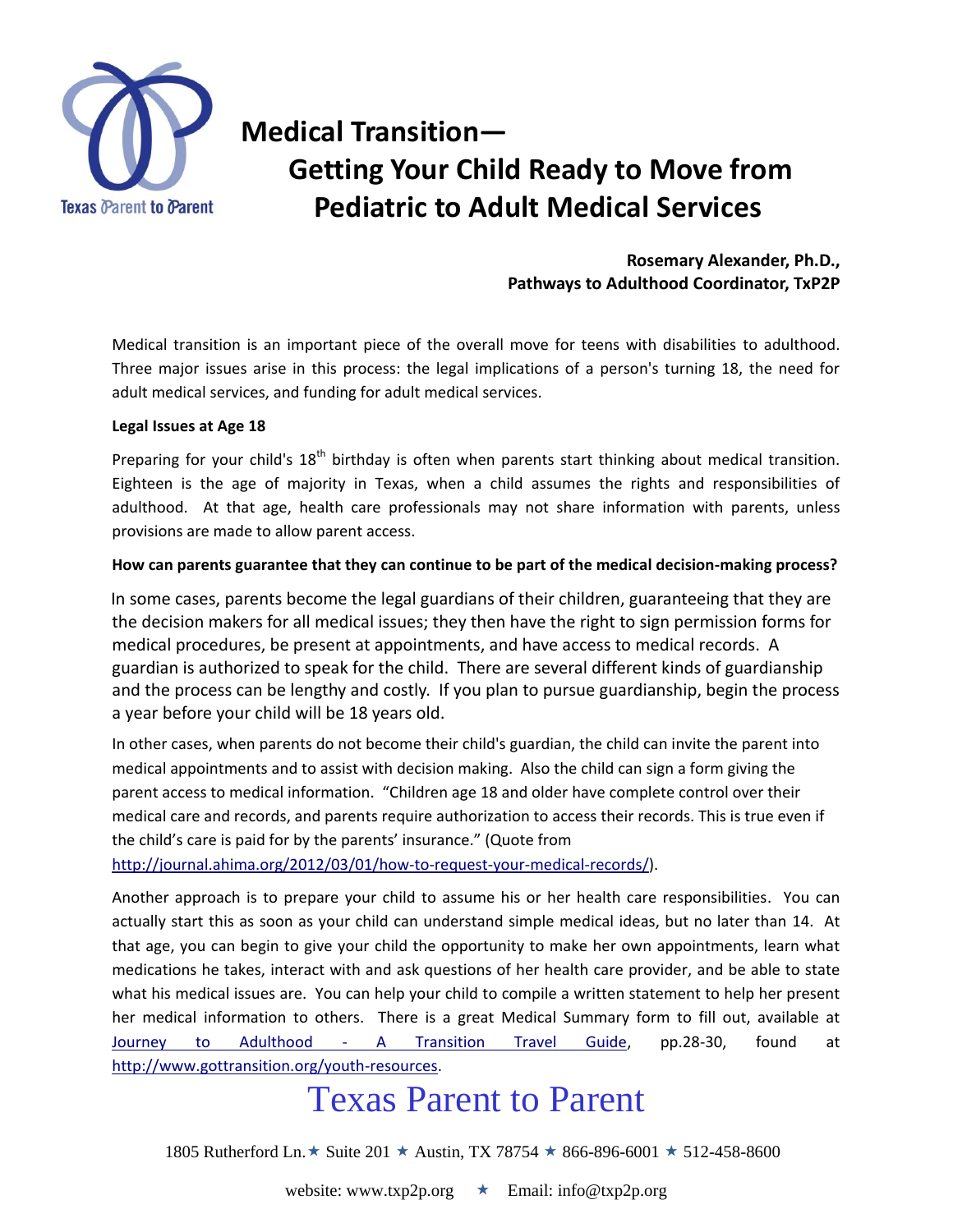Being able to advocate for oneself and participating in medical decision making, even if in small ways, is very empowering for young adults and sets an example for self-advocacy in other areas of life experience. There are several excellent internet tools to help youth develop their expertise in advocating for themselves in the medical arena. For example, [http://www.gottransition.org/youth](http://www.gottransition.org/youth-resources)[resources](http://www.gottransition.org/youth-resources) has an amazing list of guides for youth transitioning to adulthood, such as a transition toolkit, guide for talking to your doctor, and heading for college with special health care needs. Check it out!

At this same website (Got Transition?), several helpful 1-page checklists are available for both the youth and the family. To access them, go to: [hhttp://www.gottransition.org/UploadedFiles/Files/NHCTC\\_Readiness](http://www.gottransition.org/6-core-Elements-Table)  [FamilyTool\\_06Oct2011.pdft](http://www.gottransition.org/6-core-Elements-Table)tp://www.gottransition.org/6-core-Elements-Table and then go to: *3. Transition Preparation, Use the Transition Readiness Assessment [\(youth,](http://www.gottransition.org/UploadedFiles/Files/NHCTC_ReadinessYouthTool_06_Oct_2011.pdf#_blank) [family\)](http://www.gottransition.org/UploadedFiles/Files/NHCTC_ReadinessFamilyTool_06Oct2011.pdf#_blank) to address gaps in preparation, knowledge, and skills.*

This transition time may also be an opportunity for your son or daughter to learn what their disability or chronic illness is called (if they haven't already) and be able to describe its main characteristics, as well as important complications that could occur as they move into adulthood. You and your child might look together at web-based directories that list disabilities and define them, such as [http://www.cdc.gov/ncbddd/disabilityandhealth/types.html.](http://www.cdc.gov/ncbddd/disabilityandhealth/types.html) At this site, you can print out a 1-page fact sheet on a specific disability, something a person could use in other settings. You might pair this activity with a look at the following site, listing famous people with different disabilities:

[http://en.wikipedia.org/wiki/Category:Lists\\_of\\_people\\_with\\_disabilities](http://en.wikipedia.org/wiki/Category:Lists_of_people_with_disabilities)

### **Moving to Adult Services**

Many pediatric professionals will no longer see a youth after age 18, thus pushing families to seek medical providers for adults rather than pediatricians. "Without planning for transition, teens and families may be surprised when they are refused care at a doctor's office or a children's hospital because they have 'aged out.' You don't want to find this out when you are sick and need help really fast. Plan ahead! Start planning at age 16 for your transfer to doctors or nurse practitioners who care for adults. Actual transition is usually between ages 18 and 21." (From [Journey to Adulthood -](http://www.gottransition.org/UploadedFiles/Document/21/Journey_to_Adulthood_Dec_2011Greencovers101pages.pdf#_blank) A [Transition Travel Guide,](http://www.gottransition.org/UploadedFiles/Document/21/Journey_to_Adulthood_Dec_2011Greencovers101pages.pdf#_blank) p. 26, found at [http://www.gottransition.org/youth-resources\)](http://www.gottransition.org/youth-resources)

### **Here are some tips for finding adult health care professionals (from the same source, above, p. 27):**

- Ask your current doctors, nurse practitioners or care coordinators who they recommend.
- Ask adults who have health needs like yours who they see.
- Look at your health insurance company booklet or website for approved providers.
- Call and interview doctors or nurse practitioners. Find out if they have experience with your health condition, how long it takes to get an appointment, and how quickly you can be seen if you are sick.
- Use the internet. Look at websites of the American Academy of Family Physicians, American College of Physicians-Internal Medicine, American Academy of Physical Medicine and Rehabilitation, American Academy of Orthopedic Surgeons or other specialists needed for your care.

# Texas Parent to Parent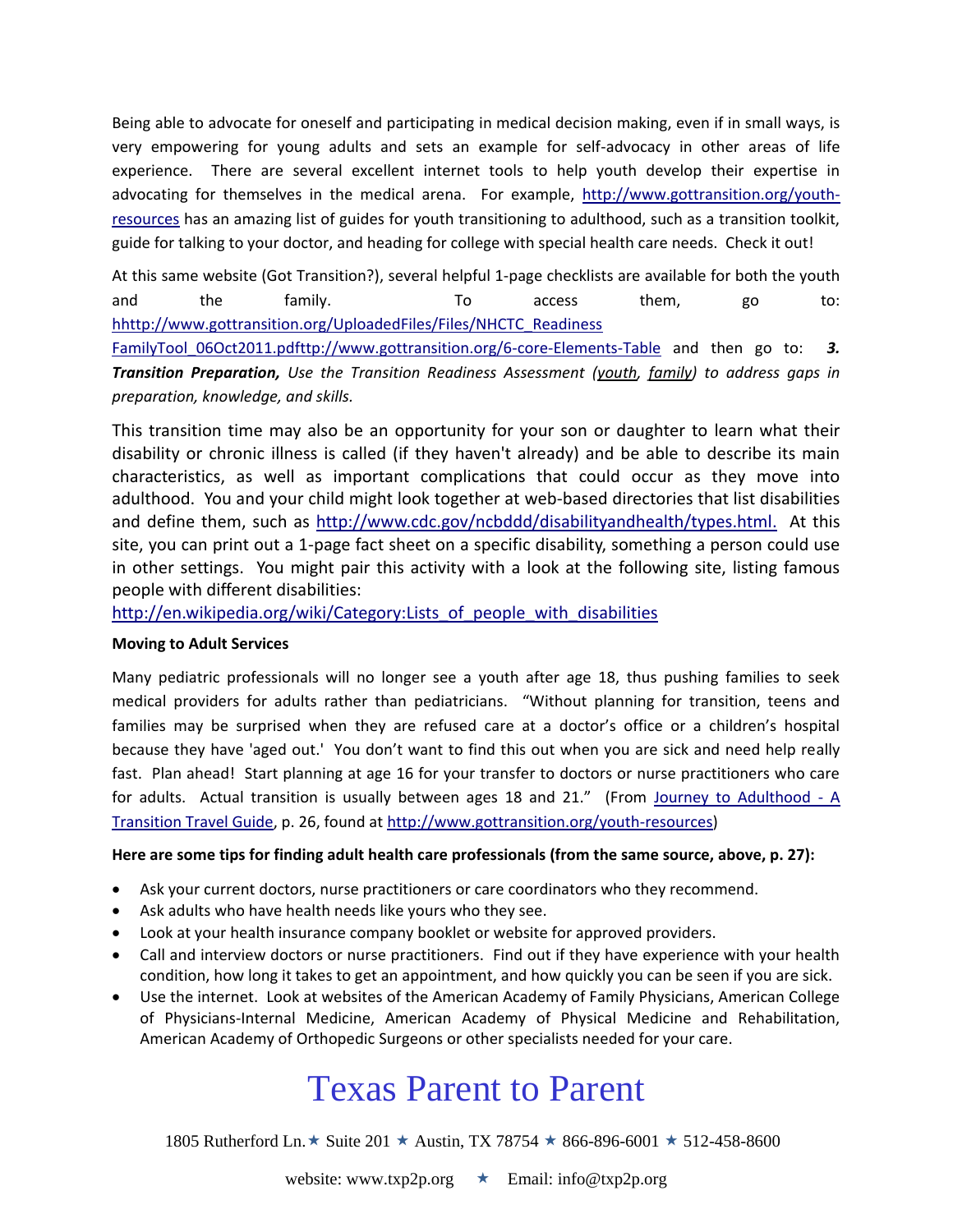And I would add, ask other parents for advice about adult providers through the Texas Parent to Parent listserv for your area. Parents are often a great resource for other parents! Request to get on a listserv at by emailing Susan Prior at TxP2P at [Susan.Prior@txp2p.org.](mailto:Susan.Prior@txp2p.org)

Remember, to the extent that your child is able to do so, include him or her in the process. For most young people with special needs, this is the beginning of an important and long-term relationship.

### **Finding Medical Insurance for your adult child**

Youth and families often need to find new sources of funding for adult health care services. Health care insurance can be obtained through any of the following:

1. Employer-based coverage through a family member's work. Children may now stay on their parent's insurance through age 26. Even after age 26, a parent may petition to keep a child on his or her plan through many company plans if your child is: "(1) incapable of self-sustaining employment because of intellectual or physical disability; and (2) chiefly dependent on the insured or group member for support and maintenance." (Texas Insurance Code, Section 1201.059). Be sure to check well before the  $26<sup>th</sup>$  birthday, as sometimes there is a limited time during which you can make this request and it may have to be renewed each year. You may also be able to extend coverage through COBRA for up to 36 months for your child through your employer-based insurance.

2. A government-sponsored health plan:

a. **Medicaid**: a government program which pays for an array of health care services for individuals with disabilities with low incomes. You child may become eligible for Medicaid through: getting SSI (Supplemental Security Income - Medicaid is automatically granted after your child becomes eligible for SSI at age 18, when family income is no longer counted toward eligibility) or getting on a Medicaid Waiver program. See http://www.hhsc.state. [tx.us/medicaid/med\\_info.html](http://www.hhsc.state.tx.us/medicaid/med_info.html) and <http://www.ssa.gov/disability/>

If your child has Medicaid, he or she may be eligible for:

- PCS (Personal Care Services for Children)-up to age 21
- PHC (Personal Home Care for Adults)--over 21
- See Dads.state.tx.us/services/list of services.html for a list of Medicaid-based services in Texas.

**Important:** Even if right now you don't think you will need or want eligibility for Medicaid Waiver services, go ahead and place your child's name on the interest lists. Most Waiver programs have many years' waiting time, and you will want to have all possible options available.

b. **Medicaid Buy-In**: a program available for working people with disabilities aged 16-65 who are not on SSI and earn income less than 250% of poverty level; for more information, go to http://www.hhsc.state .tx.us/mbi.html

# Texas Parent to Parent